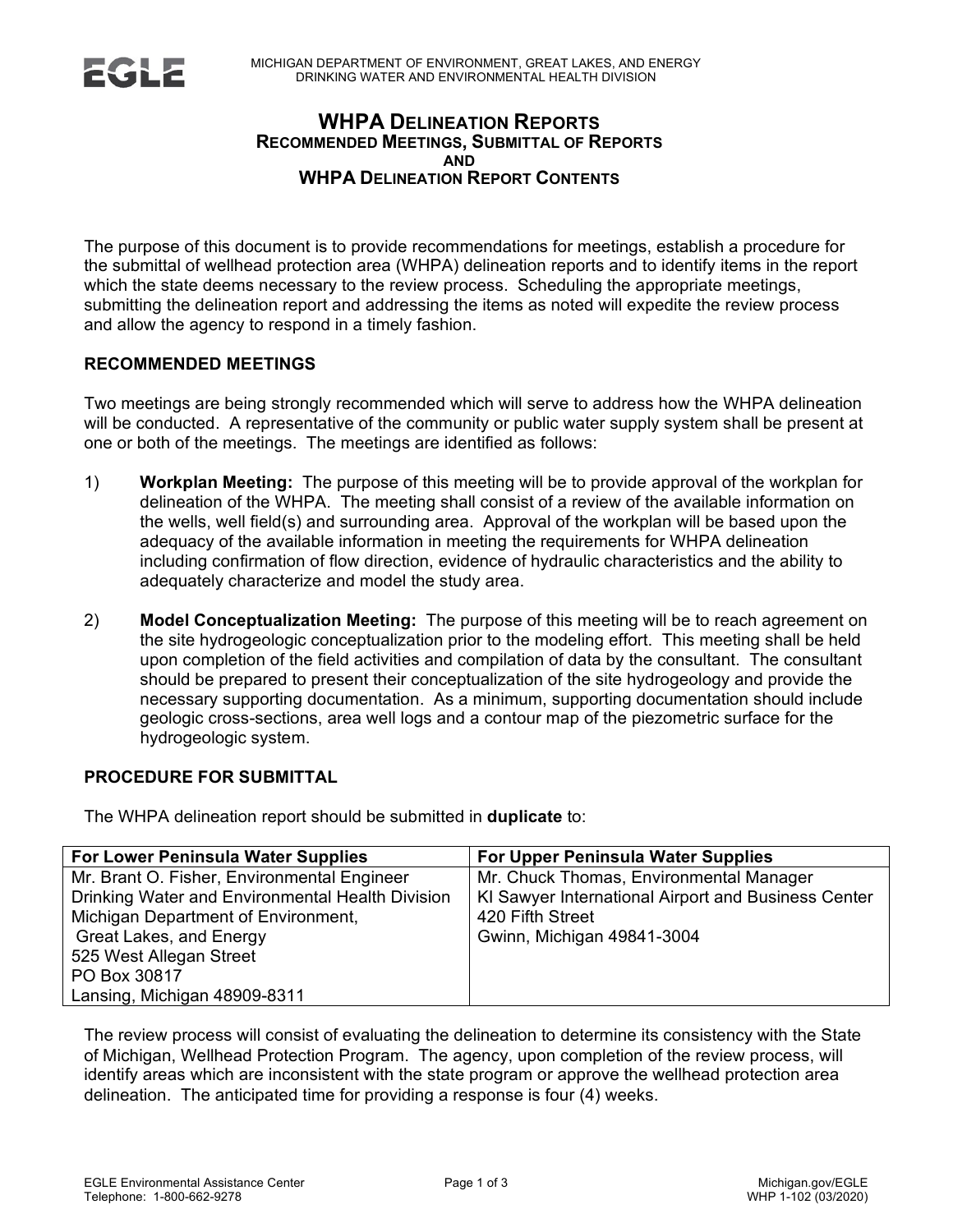## **RECOMMENDATIONS FOR WHPA DELINEATION REPORT**

### **Written Report Content**

To expedite the review process, it is recommended the written report address the following items.

- 1) **Purpose and Scope:** Clearly state the purpose and scope of the project.
- 2) **Sources of Information:** Provide a discussion on the sources of information used in completion of the project.
- 3) **Description of Area:** Include a general description of the study area. The description might include the local topography, local and regional hydrogeology, and the location(s) of the municipal wells. Location descriptions should include county, township, range, and section information.
- 4) **Aquifer Test:** Where applicable, describe the aquifer test. Discuss the methods of analysis and the hydraulic characteristics of the aquifer as they relate to the model conceptualization.
- 5) **Model Conceptualization:** Describe the models' purpose, assumptions and limitations. How is the model appropriate to the area of study? Relate the similarities in the model conceptualization to the physical characteristics identified in the ground water system. How were these physical characteristics represented in the model (i.e., description of flow system, bottom/top elevations, hydraulic conductivities, boundary conditions, effective porosity, recharge)?
- 6) **Results and Interpretation:** Discuss the results of the modeling effort. Do the results from the model make sense relative to the conceptualized hydrogeological setting? Where applicable, compare observed heads to modeled heads and discharges to streams with known discharges. Is the flow direction and gradient reasonable? The discussion should include areas of the modeling effort which lack a "high degree" of certainty. What effect might this lack of certainty have on the delineated area?
- 7) **Conclusions:** Provide a "best estimate" of what the delineated area should encompass based upon the results and interpretation.

### **Maps and Figures**

The delineation report should also contain maps and figures to support the delineation. The following maps and figures are suggested:

- 1) **Municipal Well Locations:** This map should identify the municipal well locations on an appropriate base map. It need not be of the same scale as the maps identified in #2 of this section.
- 2) **Study Area, GW Contours, Delineated Area:** These maps should be constructed from an appropriate base map and provided in the same scale.

**Study Area** – Provide a map of the study area and include all pertinent boundaries and features of the hydrogeologic system. Features such as political boundaries, townships